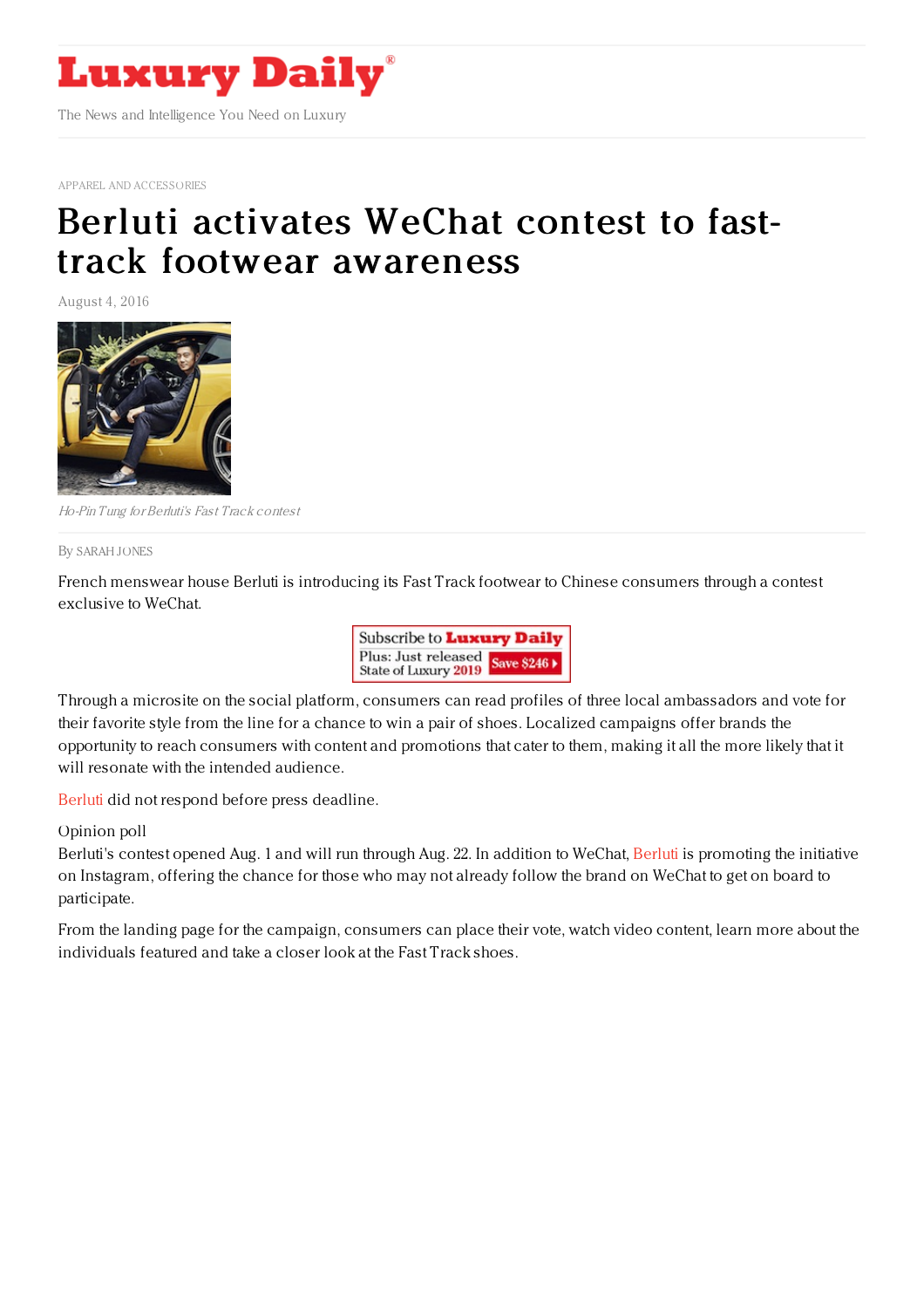

Screenshot of Berluti's Fast Track microsite on WeChat

One video features footage from the brand's spring/summer 2017 presentation, for which it staged a garden party complete with foosball tables, soccer, ping pong and other athletic activities. This shows off the sporty nature of the Berluti Fast Track, a style that resembles both a sneaker and dress shoe at the same time with an elegant calfskin upper and a rubber sole resembling that of a running shoe.

Profiles of racecar driver Ho-Pin Tung, marketer ChenMo and entertainer Wang Bo-Wen are included on another page. As of press time, only Mr. Tung was featured, with additional content to come in the upcoming weeks.

Along with photos of him modeling Fast Track shoes, Mr. Tung's profile talks about his needs of both fashion and function when it comes to footwear.